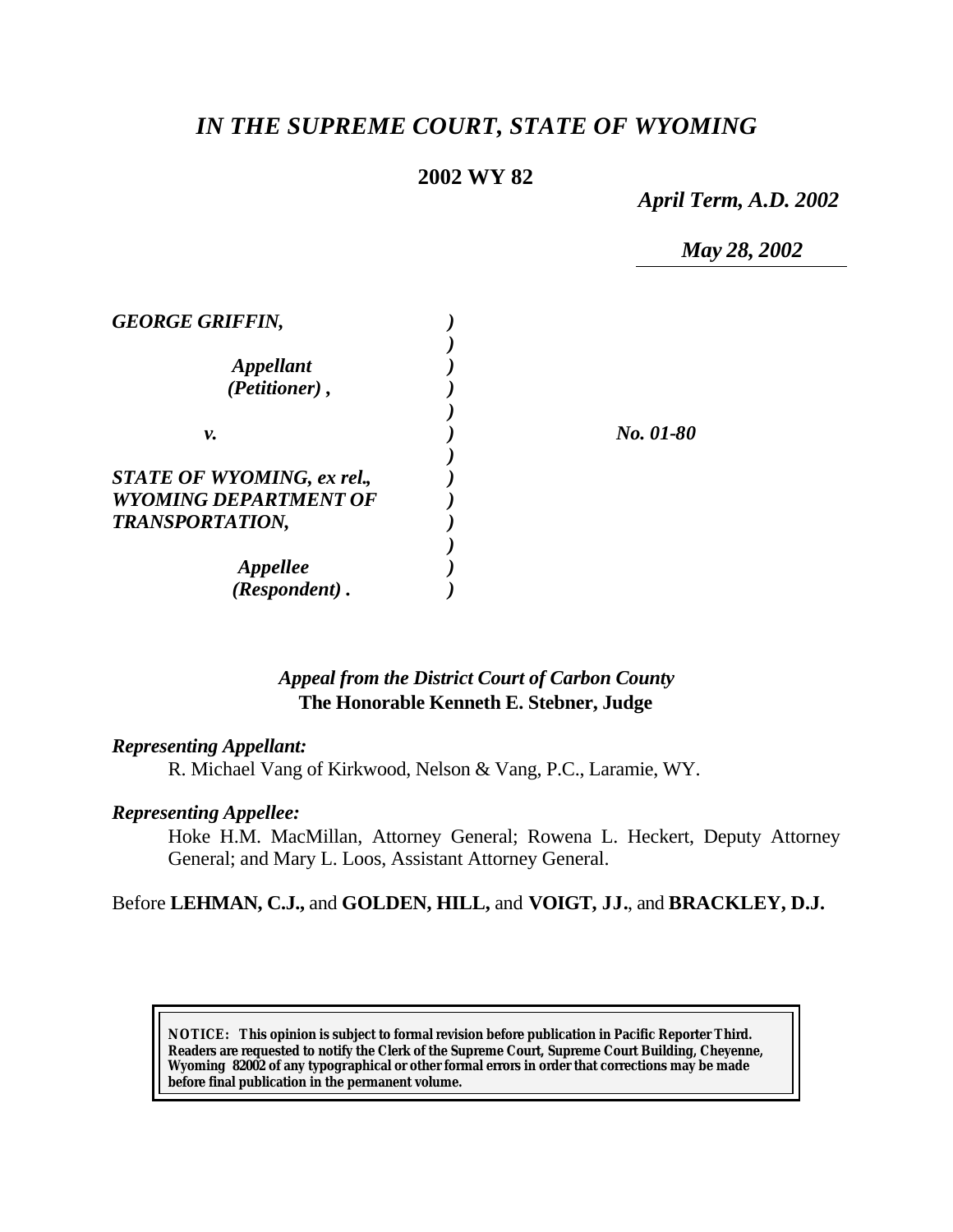#### **LEHMAN, Chief Justice.**

[¶1] George Griffin (Griffin) seeks judicial review of an order of the Office of Administrative Hearings (OAH) upholding his implied consent suspension of his driver's license. The agency decision arose from a contested case hearing on October 27, 1999, and the suspension resulted from Griffin's refusal to submit to a chemical test in violation of Wyoming's Implied Consent Law, Wyo. Stat. Ann. §§ 31-6-101 through -108. The district court upheld the agency action, and this appeal followed. We find that (1) the testimony of the police officer in administering and assessing field sobriety tests provided sufficient foundation to admit the officer's testimony regarding such tests in an administrative proceeding; (2) the hearing examiner did not err by admitting the evidence; and (3) there was substantial evidence of probable cause to arrest Griffin for driving while under the influence of alcohol (DWUI). We affirm.

#### *ISSUES*

[¶2] The parties are in agreement that the issues on appeal are:

1. Do standardized field sobriety tests utilized by the arresting officer require scientific or technical knowledge that require a proper foundation for their admission into evidence under W.R.E. 702 through 704?

2. Did the hearing examiner err by admitting and placing any significance on the standardized field sobriety maneuvers utilized by the arresting officer?

3. Was there sufficient admissible evidence to find that the arresting officer had probable cause to arrest the Petitioner for driving while under the influence of alcohol?

#### *FACTS*

[¶3] At approximately 2:00 a.m. on July 3, 1999, Police Officer Hampton observed Griffin driving between sixty and seventy m.p.h. in a forty m.p.h. zone, and he observed the vehicle swerve and cross the center line. As a result, the officer stopped Griffin's vehicle. Upon contact, the officer observed that Griffin had watery and bloodshot eyes, slurred speech, and smelled of alcohol. When questioned, Griffin admitted to drinking two or three beers. The officer asked to see Griffin's driver's license, which he had a hard time locating, taking three attempts to get the license out of his wallet and hand it to the officer. When the officer returned the license, Griffin dropped it. The officer then asked Griffin to exit the vehicle so that field sobriety maneuvers could be performed. Griffin agreed.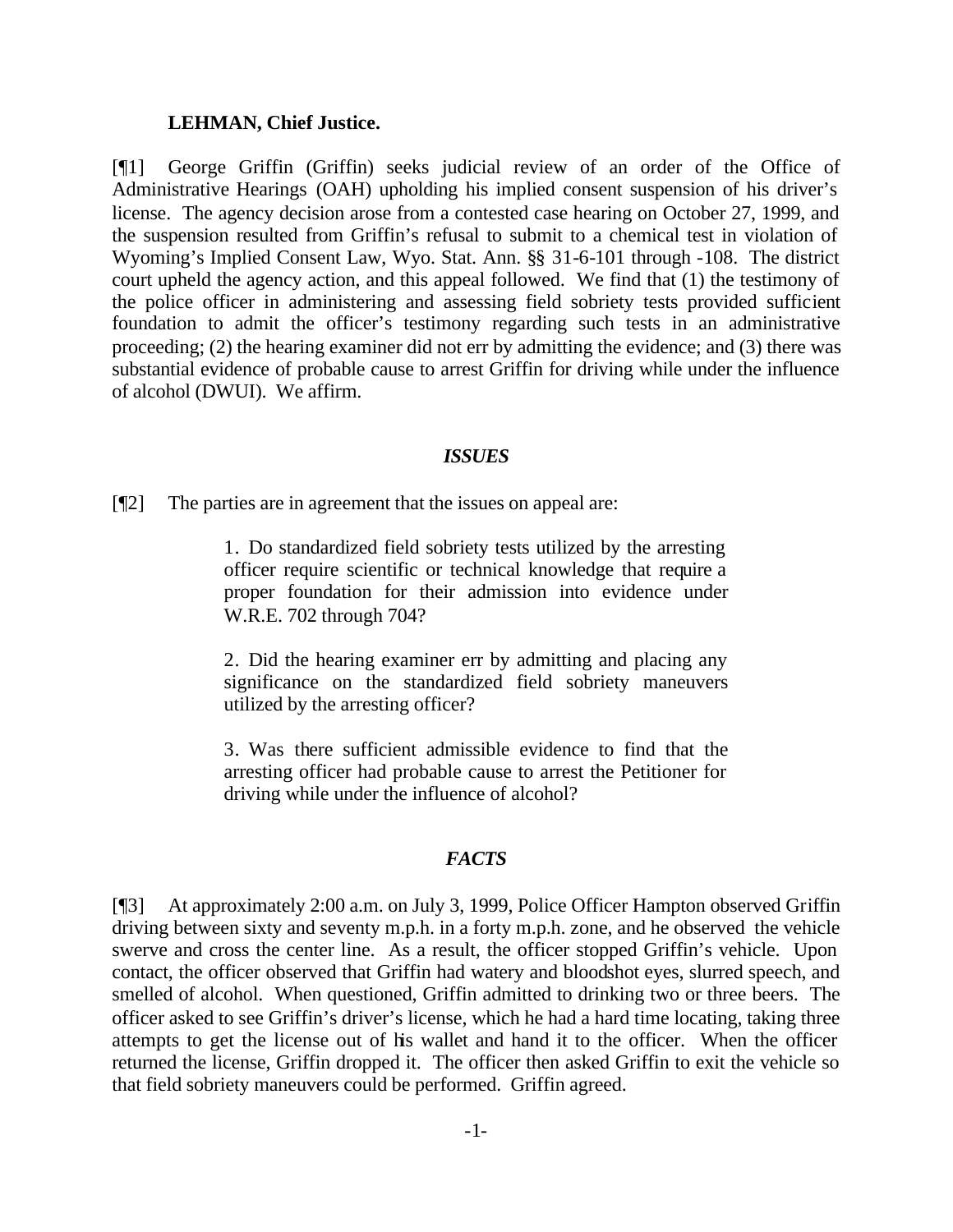[¶4] Griffin performed a number of maneuvers, the first of which was the horizontal gaze nystagmus (HGN) test. When questioned about his qualifications to administer the HGN, the officer testified that he had been a police officer for a little more than three years and had completed DWUI training at the police academy, as well as refresher courses following academy graduation. The officer stated that he estimates the forty-five degree angle used in conducting the HGN as recommended in the National Highway Traffic Administration (NHTSA) manual. After confirming that Griffin was neither ill nor on medication, the officer held a pen eighteen to twenty-four inches from Griffin's nose and told Griffin to follow the pen as he moved it from side to side. The officer observed the tracking of Griffin's eyes and noted that Griffin showed a lack of smooth pursuit and had nystagmus onset prior to forty-five degrees in both eyes, which is an indication of intoxication.

[¶5] The officer next asked Griffin to recite the alphabet. Griffin recited the alphabet correctly, but, when he got to Z, he became confused and said he did not remember what came after Z. The officer next asked Griffin to perform the Rhomberg test. The officer told Griffin to stand with his feet together, bend his knees slightly, put his head back, close his eyes, and count to thirty. Griffin could not follow these directions and was confused about counting to thirty.

[¶6] The final maneuver Griffin was asked to perform was the walk and turn. The officer instructed Griffin on how to perform the maneuver, but he was confused and had to have the instructions repeated. When taking the first nine steps of the maneuver, Griffin appeared unsteady, and he missed the heel-to-toe requirement in four of the nine steps. Rather than continuing the maneuver, Griffin had to ask the officer what to do next. The officer told him to take a series of small steps so that he would be headed back in the direction from which he came, and then instructed Griffin to take nine steps heel to toe in that direction. Griffin began taking the small steps to turn around and, contrary to instructions, counted out those steps. Griffin then took nine steps towards the beginning point of the maneuver and missed the heel-to-toe requirement in five of the nine steps.

[¶7] The officer next asked Griffin to blow into an Alco-sensor, which is a small handheld field unit that indicates if a person has been drinking. Griffin did not blow into the sensor as instructed. Based on his experience and observations, the officer decided that he had probable cause to arrest Griffin for DWUI. Following the arrest, Griffin was informed of the requirement for chemical testing and the consequences for refusal to submit to testing, according to the implied consent advisement required by statute. The officer asked Griffin to submit to a test of his blood or urine, as the breathalyser was out of service; Griffin refused.

[¶8] The Department of Transportation (Department) informed Griffin by letter dated July 12, 1999, that it intended to suspend his Wyoming driver's license and operating privileges based upon his refusal to submit to the required chemical testing of his blood, urine, or breath. The Department proposed an eighteen-month suspension because the certified record showed that Griffin had been convicted of a previous DWUI on June 1, 1998. This matter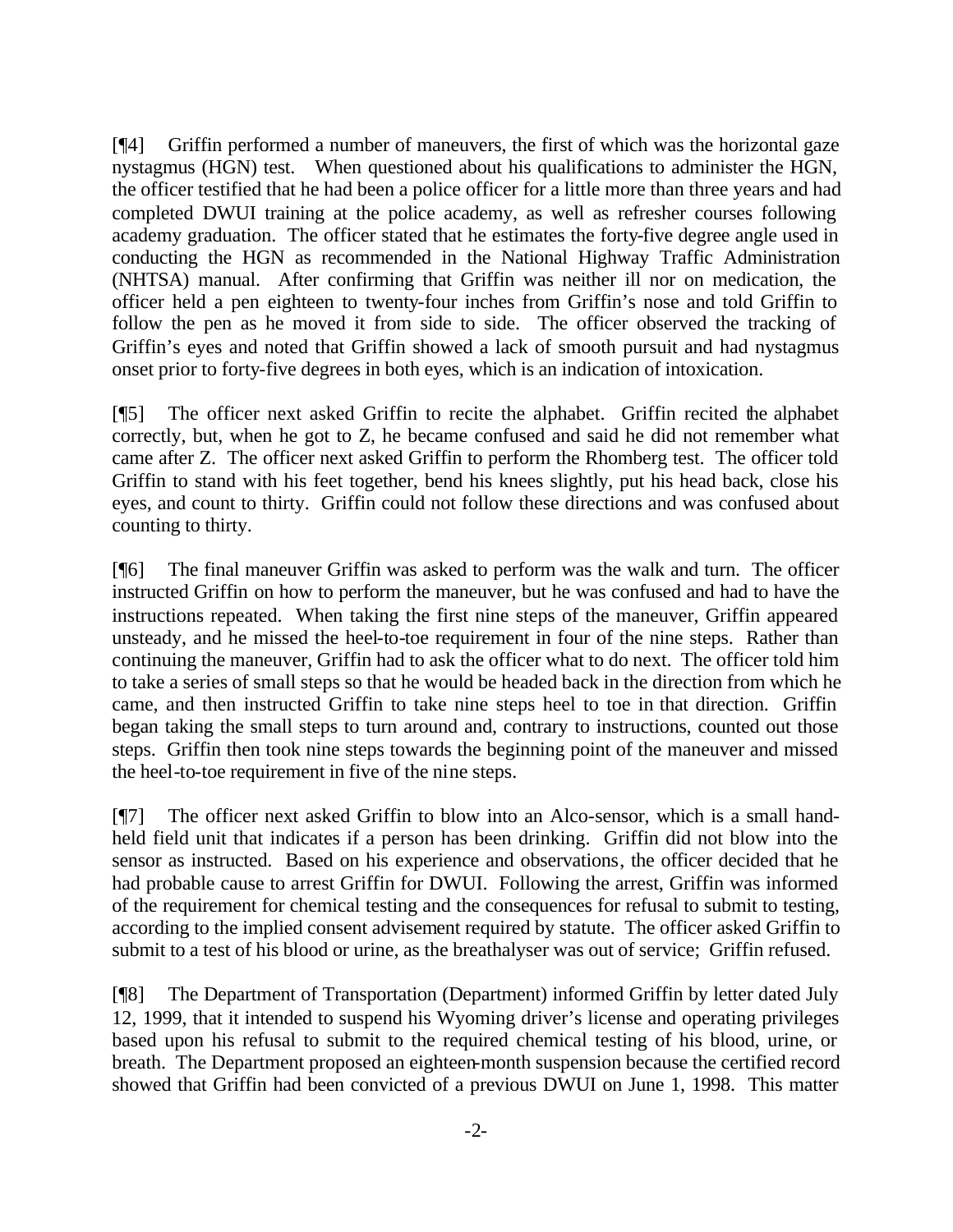came before the Office of Administrative Hearings (OAH) on October 27, 1999. After the Office reviewed all of the evidence available to the officer at the time of Griffin's arrest, the OAH concluded that the officer had probable cause to arrest Griffin, and the proposed eighteen-month suspension was upheld. The district court upheld the suspension, and this appeal followed.

### *STANDARD OF REVIEW*

[¶9] We accord no special deference to the district court's decision and will consider the case as if it came directly from the agency. *In re Jensen*, 2001 WY 51, ¶9, 24 P.3d 1133, ¶9 (Wyo. 2001). Our review is limited to a determination of the factors specified in Wyo. Stat. Ann. § 16-3-114(c) (LexisNexis 2001). The reviewing court shall:

> (i) Compel agency action unlawfully withheld or unreasonably delayed; and

> (ii) Hold unlawful and set aside agency action, findings and conclusions found to be:

(A) Arbitrary, capricious, an abuse of discretion or otherwise not in accordance with law;

. . .

(E) Unsupported by substantial evidence in a case reviewed on the record of an agency hearing provided by statute.

[¶10] "Absent evidentiary dispute, the standard of review for contested case hearings is simply stated as whether an agency's conclusions are in accordance with the law." *Parodi v. Dep't of Transp.*, 947 P.2d 1294, 1295 (Wyo. 1997). We do not afford any deference to the agency's determination, and we will correct any error made by the agency in either interpreting or applying the law. *In re Jensen*, ¶10. In reviewing findings of fact, we examine the entire record to determine whether there is substantial evidence to support an agency's findings. *Id*. If the agency's decision is supported by substantial evidence, we cannot properly substitute our judgment for that of the agency and must uphold the findings on appeal. Substantial evidence is relevant evidence that a reasonable mind might accept in support of the agency's conclusion, so long as there is more than a scintilla of evidence. *Id*. Findings of fact are supported by substantial evidence if, from the evidence preserved in the record, the reviewing court can discern a rational premise for those findings. *World Mart, Inc. v. Ditsch*, 855 P.2d 1228, 1236 (Wyo. 1993) (quoting *Mekss v. Wyoming Girls' School*, 813 P.2d 185, 200 (Wyo. 1991), *cert. denied* 502 U.S. 1032, 112 S.Ct. 872, 116 L.Ed.2d 777 (1992)).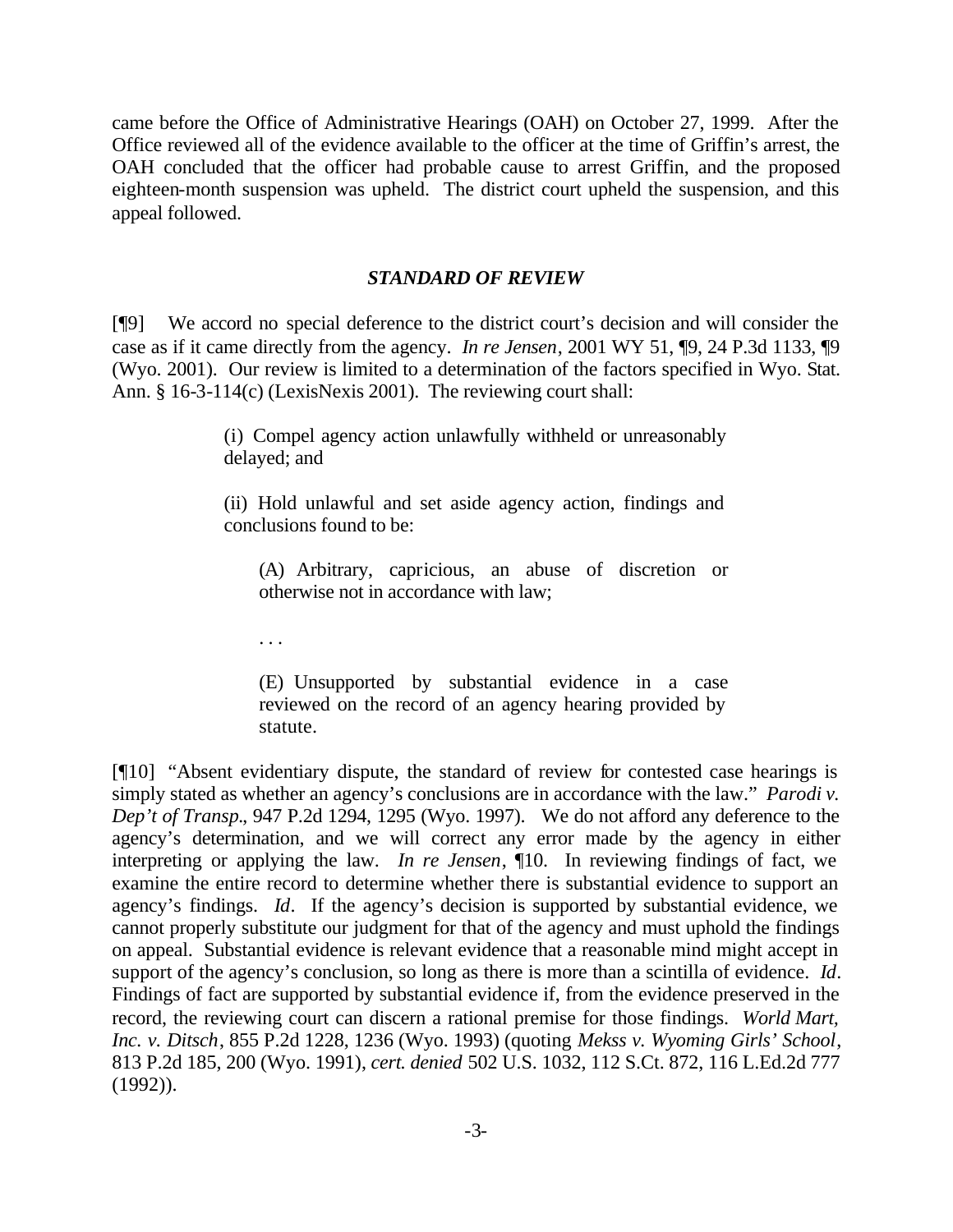### *DISCUSSION*

### *Proper Foundation*

[¶11] The first query is whether standardized field sobriety tests utilized by an arresting officer require scientific or technical knowledge that require a proper foundation for their admission into evidence under W.R.E. 702 through 704. However, W.R.E. 702 through 704 do not apply to administrative hearings. While scientific and technical evidence admissibility in a judicial proceeding is governed by W.R.E. 702 and the four-part Daubert test, administrative hearings are governed by the Wyoming Administrative Procedure Act (WAPA). *See Daubert v. Merrell Dow Pharmaceuticals Inc.,* 509 U.S. 579, 113 S.Ct. 2786, 125 L.Ed.2d 469 (1993); *Kumho Tire Co., Ltd. v. Carmichael*, 526 U.S. 137, 119 S.Ct. 1167, 143 L.Ed.2d 238 (1999). Administrative agencies acting in a judicial or quasi judicial capacity are not bound by the rules of evidence that govern trials by courts or juries. *Smith v. State ex rel. Dep't of Transp.*, 11 P.3d 931, 934 (Wyo. 2000). The WAPA, Wyo. Stat. Ann. §§ 16-3-101 to -115, sets the broad standard for admissibility of evidence at an administrative hearing: The evidence must be of the type that is "commonly relied upon by reasonably prudent men in the conduct of their serious affairs." § 16-3-108(a).

[¶12] This court recently articulated the rule of admissibility of field sobriety tests as follows: "If the evidence establishes the tests were properly administered by a qualified person, the foundation is sufficient for admission in an administrative hearing." *Smith*, 11 P.3d at 935. Given this rule of law, we analyze whether the police officer in the instant case was qualified to administer the field sobriety tests. The officer testified that he had a little more than three years of law enforcement experience; that he received additional certification; that he received training for the tests conducted on Griffin based on the NHSTA from the Wyoming Law Enforcement Academy; and that he had received additional instruction in this area from the Rawlins Police Department. Additionally, the officer testified that he did not look at each of the field maneuvers in isolation and did not relate Griffin's failure of them to any particular alcohol concentration.

[¶13] The officer's qualifications in the instant case are similar to those expressed in *Smith*, 11 P.3d at 936, wherein this court found the testing officer qualified to perform the field sobriety tests. There is sufficient evidence in the record to conclude that the officer conducted the testing and assessment in substantial accordance with his training. The officer testified how the tests were to be administered and how he administered the tests to Griffin. He also explained the manner in which he determined the results of the test. This evidence was sufficient for the agency to conclude that the officer was adequately trained in the administration and assessment of the field sobriety tests, and the foundation was sufficient for admittance of the evidence.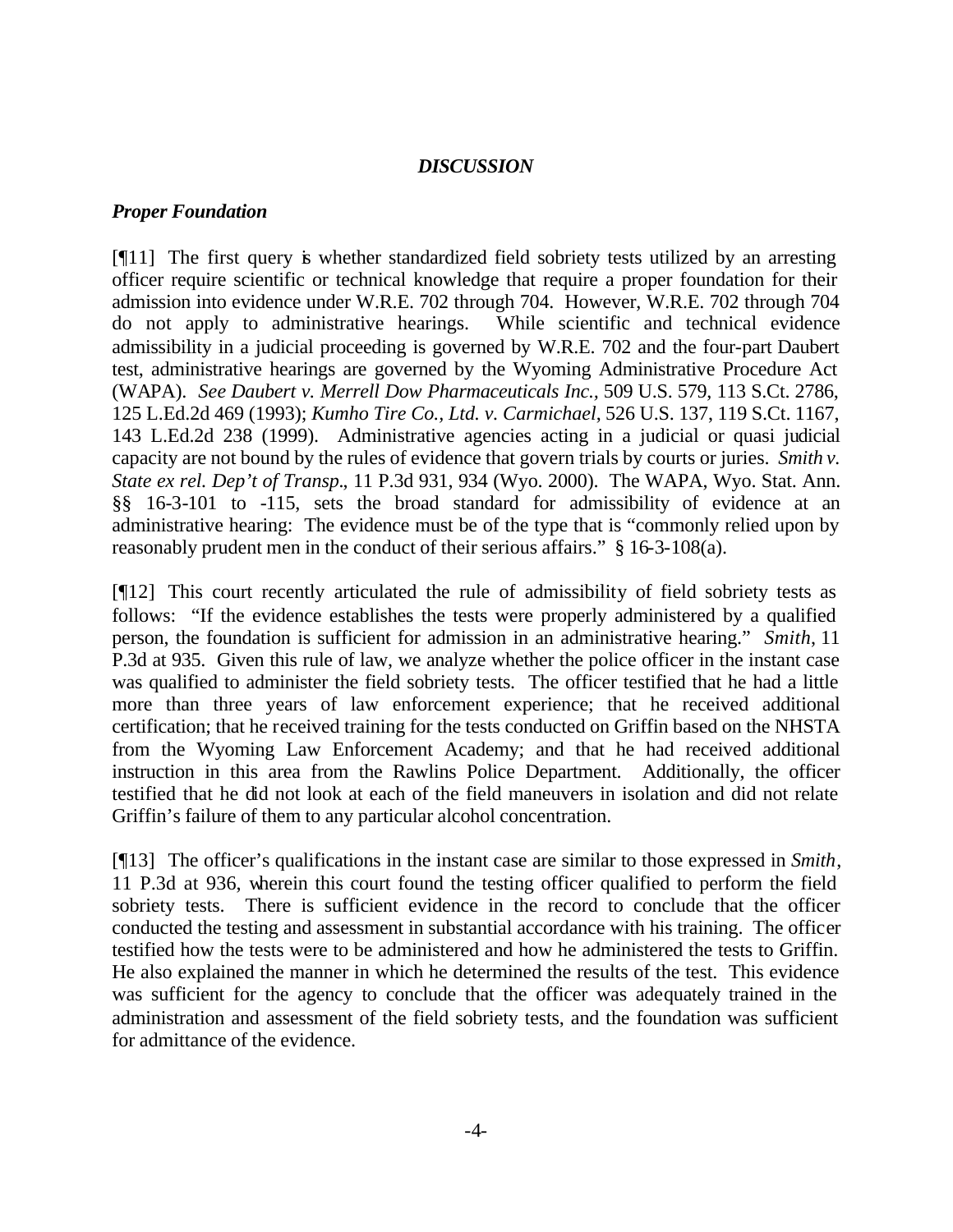# *Admitting Evidence*

[¶14] The second issue is whether the hearing examiner erred in admitting test evidence and placing significance on the standardized field sobriety tests. Whether the hearing officer erred is reviewed under an abuse of discretion standard. This court recently described the standard of an abuse of discretion as "reaching the question of reasonableness of the choice made by the trial court [agency]." *Vaughn v. State*, 962 P.2d 149, 151 (Wyo. 1998). "Judicial discretion is a composite off many things, among which are conclusions drawn from objective criteria; it means [exercising] sound judgment . . . with regard to what is right under the circumstances and without doing so arbitrarily or capriciously." *Id.* (quoting *Martin v. State*, 720 P.2d 894, 897 (Wyo. 1986)). The agency, as the trier of fact, is charged with weighing the evidence and determining the credibility of the witnesses. *City of Casper v. Utech*, 895 P.2d 449, 451 (Wyo. 1995). The deference normally accorded to the findings of fact by a trial court is extended to the administrative agency, and the agency's decision as to the facts will not be overturned unless it is clearly contrary to the overwhelming weight of the evidence. *Wyoming Steel & Fab, Inc. v. Robles*, 882 P.2d 873, 875 (Wyo. 1994).

[¶15] This court has permitted a hearing examiner to rely on field sobriety tests in addition to the officer's personal observations to determine whether the officer had probable cause during a DWUI stop. *Nellis v. Dep't of Transp.*, 932 P.2d 741, 744 (Wyo. 1997). The field sobriety test results are the type of evidence commonly relied on by reasonably prudent men in the conduct of their serious affairs. *Smith*, 11 P.3d at 935. We have found that proper foundation was laid as to the techniques used and the officer's qualifications, and conclude that the hearing officer did not abuse his discretion in admitting and placing significance on the standardized field sobriety maneuvers utilized by the arresting officer.

# *Probable Cause for Arrest*

[¶16] The final issue is whether the officer had probable cause to arrest Griffin for DWUI.

[W]e do not disturb the decision of the hearing examiner unless a claimant . . . can demonstrate that it was arbitrary, capricious, an abuse of discretion, or otherwise not in accordance with law. This rule affords the petitioner the opportunity to show that the findings of fact were contrary to the overwhelming weight of the evidence. *When an agency's action or decision is "based on a consideration of relevant factors and is rational," we will not rule that the action or decision is arbitrary or capricious.*

*Helm v. State ex rel. Workers' Safety & Compensation Div.*, 982 P.2d 1236, 1240-41 (Wyo. 1999) (emphasis added and footnote omitted) (quoting *Mortage Guaranty Ins. Corp. v. Langdon*, 634 P.2d 509, 520 (Wyo. 1981)).